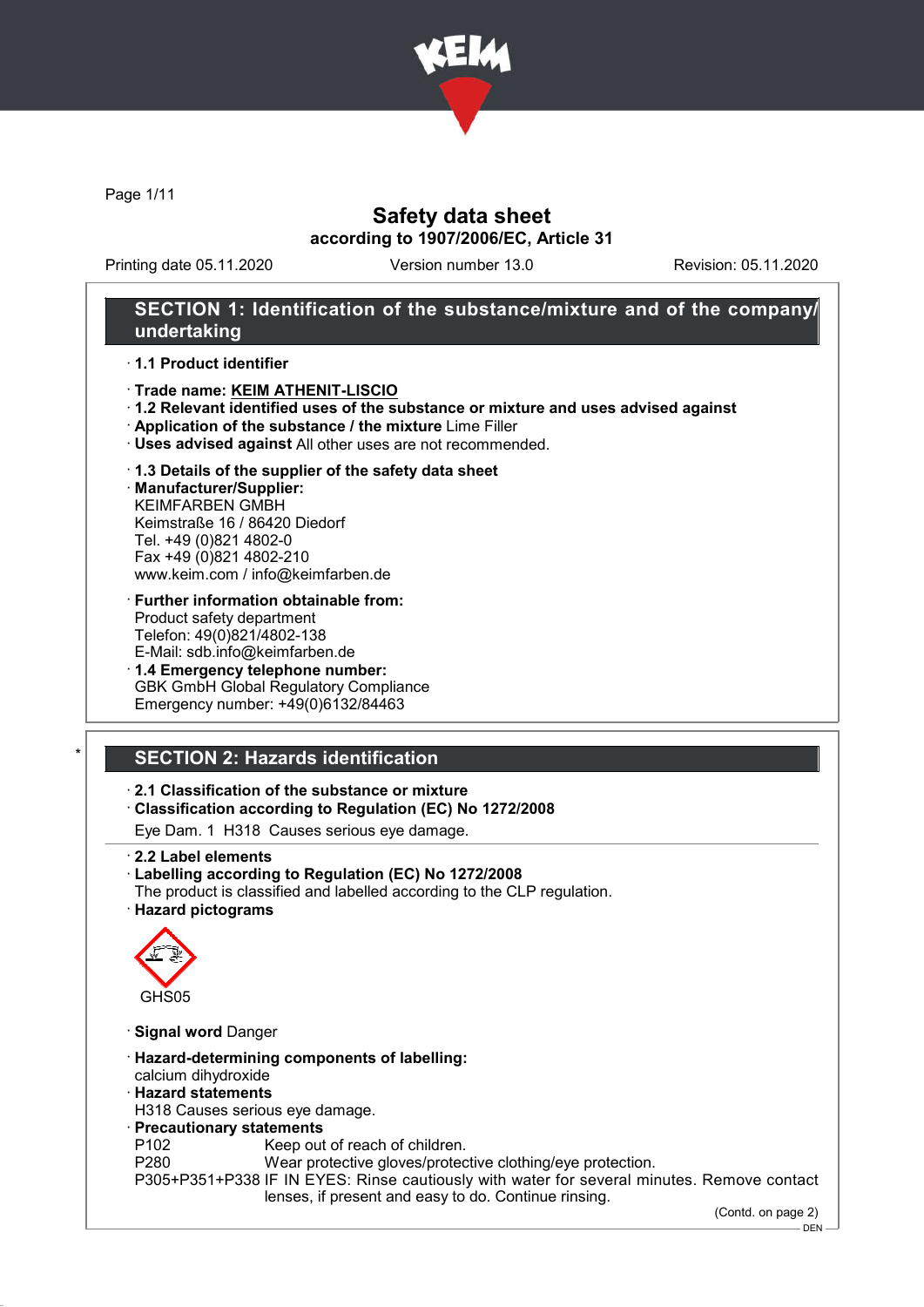

Page 2/11

# Safety data sheet according to 1907/2006/EC, Article 31

Printing date 05.11.2020 Version number 13.0 Revision: 05.11.2020

#### Trade name: KEIM ATHENIT-LISCIO

|                           | (Contd. of page 1)                                                                       |
|---------------------------|------------------------------------------------------------------------------------------|
| P315                      | Get immediate medical advice/attention.                                                  |
| P302+P352                 | IF ON SKIN: Wash with plenty of soap and water.                                          |
| P332+P313                 | If skin irritation occurs: Get medical advice/attention.                                 |
| P362+P364                 | Take off contaminated clothing and wash it before reuse.                                 |
| · Additional information: |                                                                                          |
|                           | EUH211 Warning! Hazardous respirable droplets may be formed when sprayed. Do not breathe |
|                           | spray or mist.                                                                           |
|                           | . 2.3 Other hazards Alkaline product. Avoid contact with skin and eyes.                  |

## · Results of PBT and vPvB assessment

- · PBT: Not applicable
- · vPvB: Not applicable

## SECTION 3: Composition/information on ingredients

#### · 3.2 Mixtures

#### Description:

Aqueous compound of calcium dihydroxide, calcium carbonate, titanium dioxide, natural carbohydrate and cellulose

| · Dangerous components: |
|-------------------------|
| CAS: 1305-62-0          |
| EINECS: 215-137-3       |

| CAS: 1305-62-0<br>EINECS: 215-137-3<br>Reg.nr.: 01-2119475151-45-                                               | calcium dihydroxide<br>Eye Dam. 1, H318; $\Diamond$ Skin Irrit. 2, H315; STOT SE<br>3. H <sub>335</sub>                                              | $>3 - 10\%$ |
|-----------------------------------------------------------------------------------------------------------------|------------------------------------------------------------------------------------------------------------------------------------------------------|-------------|
| <b>XXXX</b><br>CAS: 13463-67-7<br>EINECS: 236-675-5<br>Index number: 022-006-00-2<br>Reg.nr.: 01-2119486799-10- | titanium dioxide [in powder form containing 1 % or $\vert$ 2.5-10%<br>more of particles with aerodynamic diameter $\leq 10 \mu m$ ]<br>Carc. 2, H351 |             |
| <b>XXXX</b>                                                                                                     | . Additional information: Ear the wording of the listed begand phrases refer to section 16                                                           |             |

· Additional information: For the wording of the listed hazard phrases refer to section 16.

# SECTION 4: First aid measures

#### · 4.1 Description of first aid measures

- · General information: When seeing the doctor we suggest to present this safety data sheet. Immediately remove any clothing soiled by the product. · After inhalation: Supply fresh air; consult doctor in case of complaints. · After skin contact: Immediately wash with water and soap and rinse thoroughly. Do not use solvents or thinners. If skin irritation continues, consult a doctor. · After eye contact: Rinse opened eye for several minutes under running water. Then consult a doctor. After swallowing:
- Rinse mouth and throat well with water.

(Contd. on page 3)

 $-$  DEN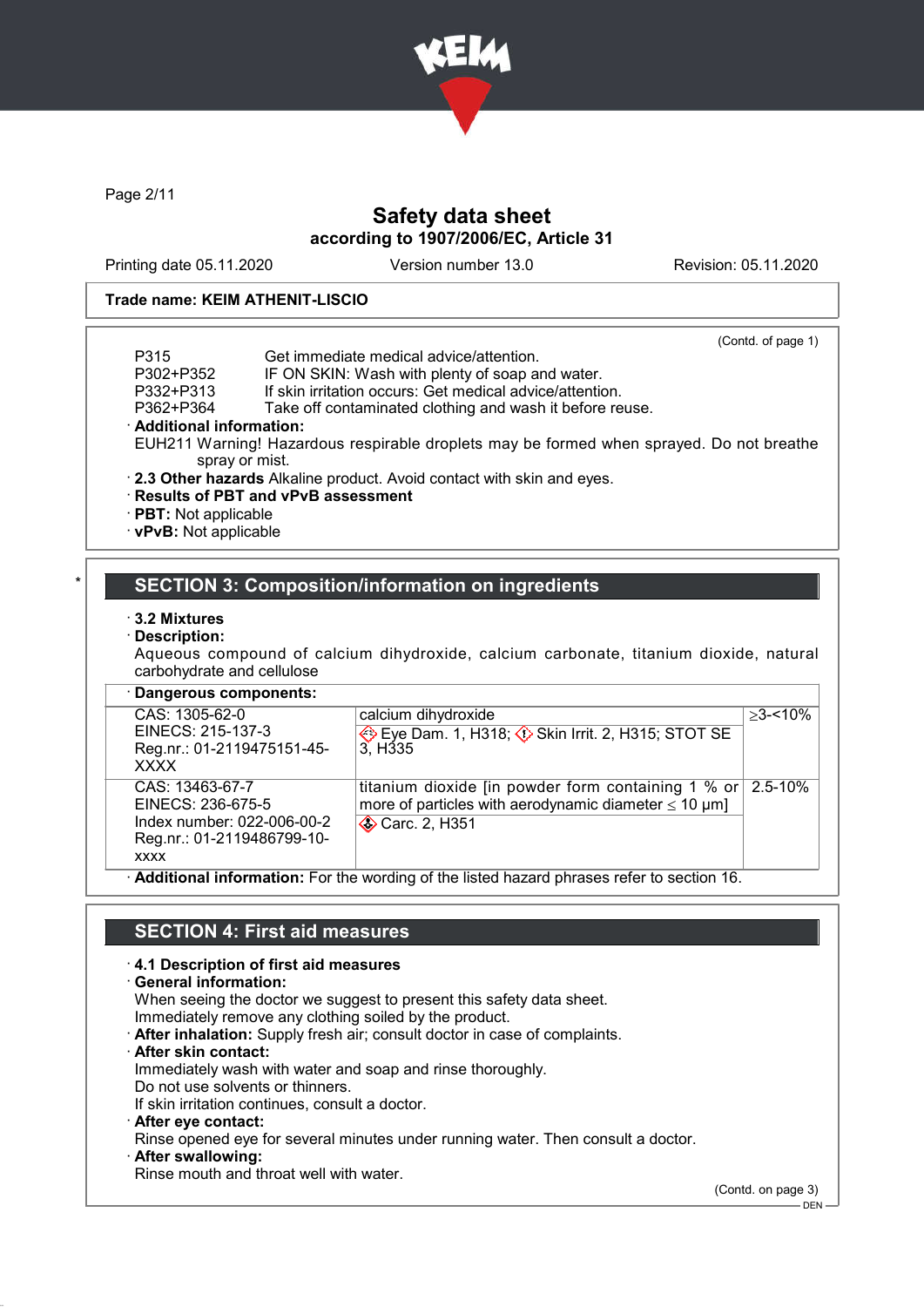

Page 3/11

## Safety data sheet according to 1907/2006/EC, Article 31

Printing date 05.11.2020 Version number 13.0 Revision: 05.11.2020

#### Trade name: KEIM ATHENIT-LISCIO

Do not induce vomiting; call for medical help immediately.

(Contd. of page 2)

- · 4.2 Most important symptoms and effects, both acute and delayed
- No further relevant information available.
- · 4.3 Indication of any immediate medical attention and special treatment needed No further relevant information available.

## SECTION 5: Firefighting measures

- · 5.1 Extinguishing media
- · Suitable extinguishing agents:
- Product itself does not burn. Co-ordinate fire-fighting measures to the fire surroundings.
- · 5.2 Special hazards arising from the substance or mixture
- No further relevant information available.
- · 5.3 Advice for firefighters
- · Specila protective equipment: Wear self-contained respiratory protective device.
- · Additional information
- Dispose of fire debris and contaminated fire fighting water in accordance with official regulations. In case of fire do not breathe smoke, fumes and vapours.

# SECTION 6: Accidental release measures

· 6.1 Personal precautions, protective equipment and emergency procedures Respect the protection rules (see section 7 a. 8). Avoid contact with skin and eyes. Ensure adequate ventilation · 6.2 Environmental precautions: Do not allow to enter sewers/ surface or ground water. Follow local governmental rules and regulations. · 6.3 Methods and material for containment and cleaning up: Pick up mechanically. Ensure adequate ventilation.

Dispose of the material collected according to regulations. Clear contaminated areas thoroughly.

6.4 Reference to other sections See Section 7 for information on safe handling. See Section 8 for information on personal protection equipment. See Section 13 for disposal information.

# SECTION 7: Handling and storage

- · 7.1 Precautions for safe handling
- Keep receptacles tightly sealed.
- Avoid contact with skin and eyes.

Ensure good ventilation/exhaustion at the workplace.

(Contd. on page 4)

 $-$  DEN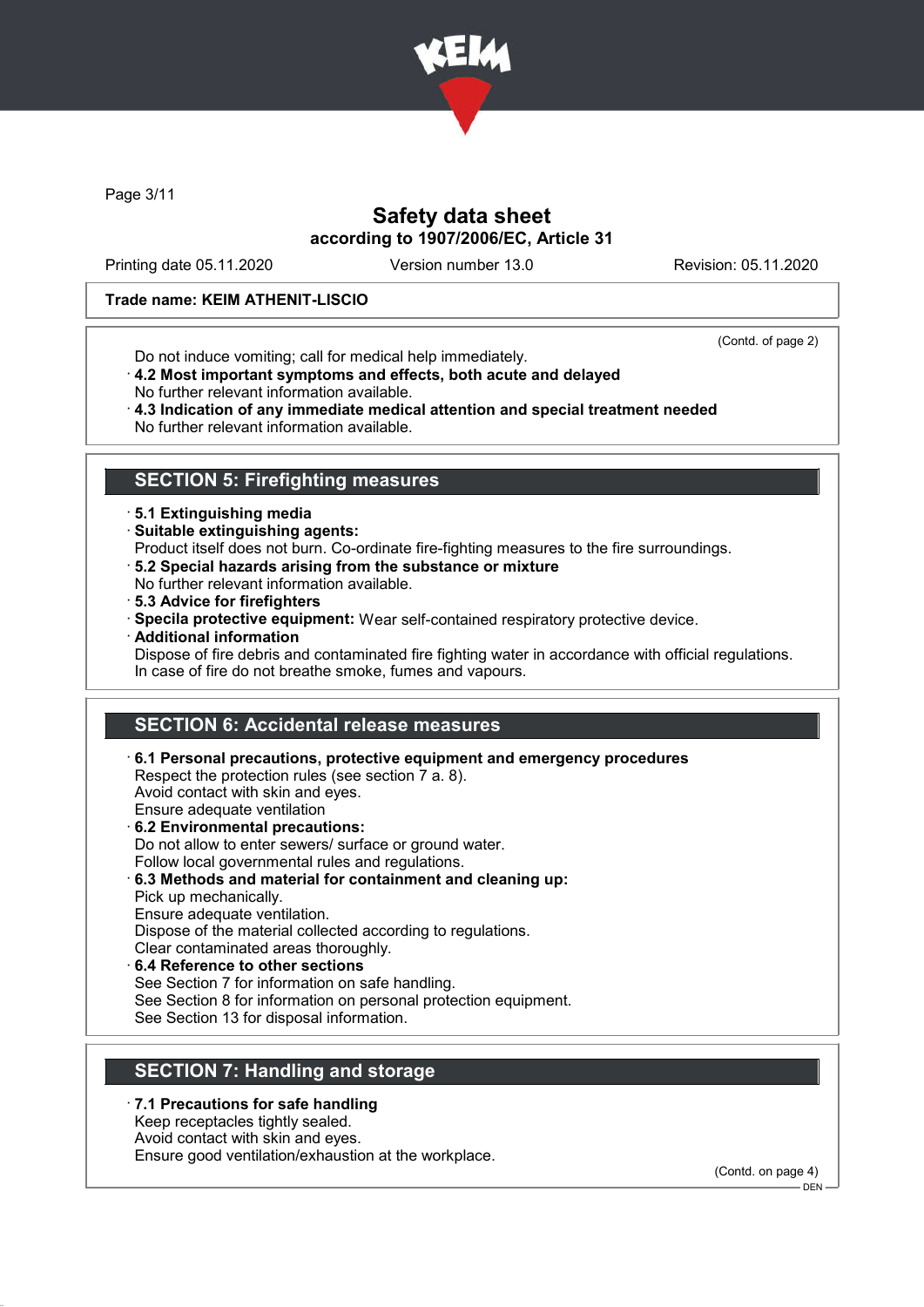

Page 4/11

## Safety data sheet according to 1907/2006/EC, Article 31

Printing date 05.11.2020 Version number 13.0 Revision: 05.11.2020

#### Trade name: KEIM ATHENIT-LISCIO

(Contd. of page 3) See item 8 (8.2) for information about suitable protective equipment and technical precautions. Respect the protection rules. · Information about fire - and explosion protection: The product is not flammable.

- No special measures required.
- · 7.2 Conditions for safe storage, including any incompatibilities
- · Storage:
- Requirements to be met by storerooms and receptacles: Store only in unopened original receptacles. Keep in the original containers in a cool and dry place. Unsuitable material for receptacle: aluminium.
- · Information about storage in one common storage facility: Not required.
- · Further information about storage conditions: Keep container tightly sealed.
- Store in a cool place.
- Protect from frost.
- Protect from heat and direct sunlight.
- · Storage class: 12
- · 7.3 Specific end use(s) No further relevant information available.

## SECTION 8: Exposure controls/personal protection

#### · 8.1 Control parameters

|               | Ingredients with limit values that require monitoring at the workplace:                                    |                                |                                                                                      |
|---------------|------------------------------------------------------------------------------------------------------------|--------------------------------|--------------------------------------------------------------------------------------|
|               | 1305-62-0 calcium dihydroxide                                                                              |                                |                                                                                      |
|               | AGW (Germany) Long-term value: 1E mg/m <sup>3</sup><br>2(I); Y, EU, DFG                                    |                                |                                                                                      |
|               | aerodynamic diameter $\leq 10$ µm]                                                                         |                                | 13463-67-7 titanium dioxide [in powder form containing 1 % or more of particles with |
|               | AGW (Germany) Long-term value: 1.25* 10** mg/m <sup>3</sup><br>2(II);*alveolengängig**einatembar; AGS, DFG |                                |                                                                                      |
| <b>DNELS</b>  |                                                                                                            |                                |                                                                                      |
|               | 1305-62-0 calcium dihydroxide                                                                              |                                |                                                                                      |
|               | Inhalative   Acute - local effects                                                                         | 4 mg/m <sup>3</sup> (consumer) |                                                                                      |
|               | Long-term - local effects $1$ mg/m <sup>3</sup> (consumer)                                                 |                                |                                                                                      |
| $\cdot$ PNECs |                                                                                                            |                                |                                                                                      |
|               | 1305-62-0 calcium dihydroxide                                                                              |                                |                                                                                      |
|               | Aquatic compartment - freshwater                                                                           |                                | 0.49 mg/l (freshwater)                                                               |
|               | Aquatic compartment - marine water                                                                         |                                | 0.32 mg/l (marine water)                                                             |
|               | Aquatic compartment - water, intermittent releases                                                         |                                | 0.49 mg/l (not specified)                                                            |
|               | Terrestrial compartment - soil                                                                             |                                | 1,080 mg/kg dw (soil)                                                                |
|               | Sewage treatment plant                                                                                     |                                | 3 mg/l (sewage treatment plant)<br>$10 - 11$                                         |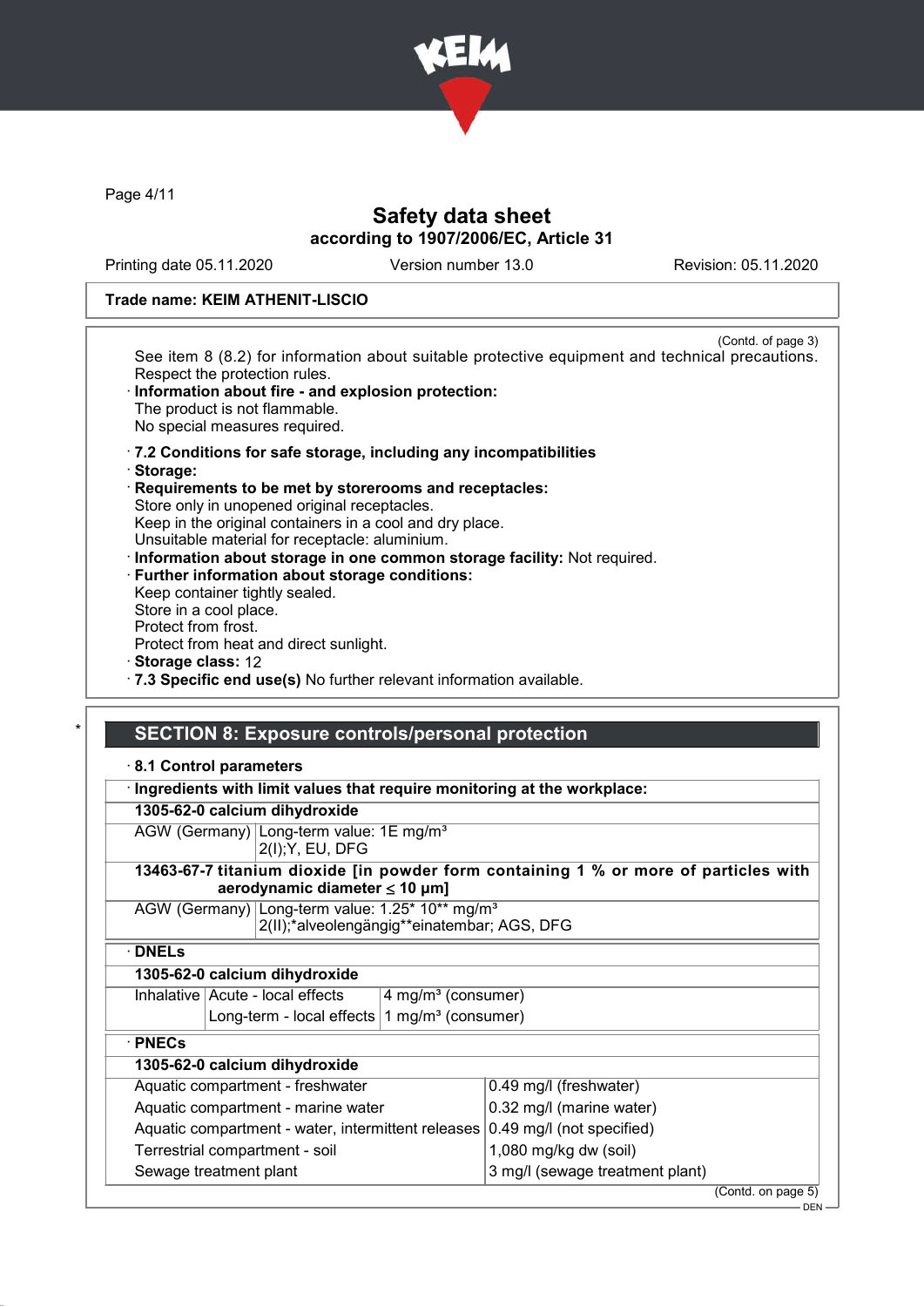

Page 5/11

# Safety data sheet according to 1907/2006/EC, Article 31

Printing date 05.11.2020 Version number 13.0 Revision: 05.11.2020

## Trade name: KEIM ATHENIT-LISCIO

| (Contd. of page 4)<br>Additional information: The lists valid during the making were used as basis.  |
|------------------------------------------------------------------------------------------------------|
|                                                                                                      |
| · Personal protective equipment:                                                                     |
| · General protective and hygienic measures:                                                          |
| Avoid contact with the eyes and skin.                                                                |
| Wash hands before breaks and at the end of work.                                                     |
| Immediately remove all soiled and contaminated clothing.                                             |
|                                                                                                      |
| In a dusty environment wear suitable facemask.                                                       |
|                                                                                                      |
|                                                                                                      |
|                                                                                                      |
|                                                                                                      |
|                                                                                                      |
| Nitrile impregnated cotton-gloves                                                                    |
|                                                                                                      |
| Recommended thickness of the material: $\geq 0.5$ mm                                                 |
|                                                                                                      |
| Recommended thickness of the material: $\geq 0.5$ mm                                                 |
| The selection of the suitable gloves does not only depend on the material, but also on further marks |
| of quality and varies from manufacturer to manufacturer. As the product is a preparation of several  |
| substances, the resistance of the glove material can not be calculated in advance and has therefore  |
| to be checked prior to the application.                                                              |
| Penetration time of glove material                                                                   |
| Value for the permeation: level $\geq 6$ (480 min)                                                   |
| The determined penetration times according to EN 16523-1:2015 are not performed under practical      |
| conditions. Therefore a maximum wearing time, which corresponds to 50% of the penetration time,      |
|                                                                                                      |
| The exact break trough time has to be found out by the manufacturer of the protective gloves and     |
|                                                                                                      |
| Eye protection: Tightly sealed goggles                                                               |
|                                                                                                      |
|                                                                                                      |
| After contact with skin wash thoroughly with water and apply lotion.                                 |
| · Limitation and supervision of exposure into the environment                                        |
|                                                                                                      |
| No further relevant information available.                                                           |
| <b>Respiratory protection:</b>                                                                       |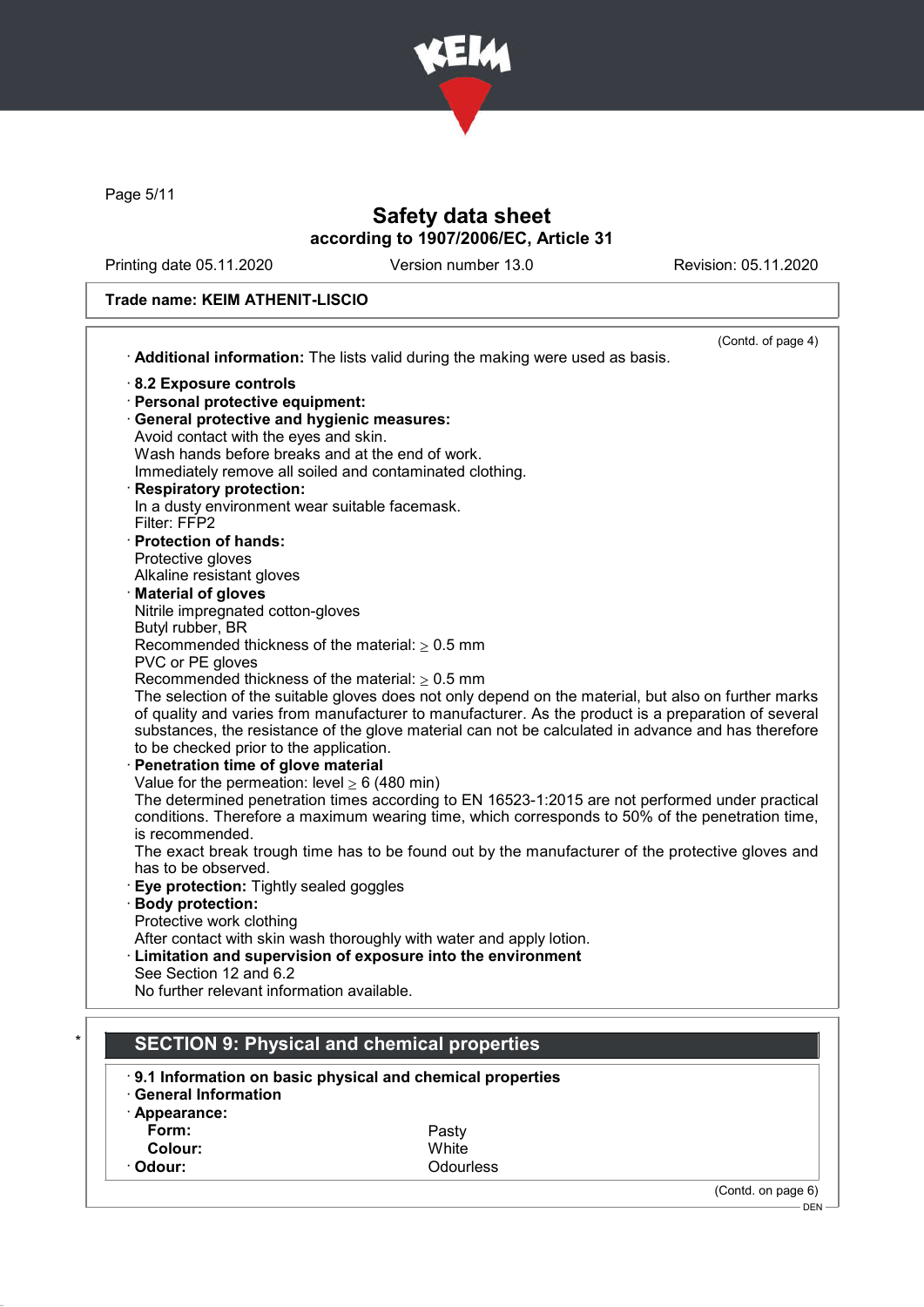

Page 6/11

## Safety data sheet according to 1907/2006/EC, Article 31

Printing date 05.11.2020 Version number 13.0 Revision: 05.11.2020

#### Trade name: KEIM ATHENIT-LISCIO

|                                                         | (Contd. of page 5)                                                              |
|---------------------------------------------------------|---------------------------------------------------------------------------------|
| <b>Odour threshold:</b>                                 | Not determined                                                                  |
| $\cdot$ pH-value:                                       | Alkaline                                                                        |
| Change in condition                                     |                                                                                 |
| <b>Melting point/freezing point:</b>                    | Not determined                                                                  |
| Initial boiling point and boiling range: Not determined |                                                                                 |
| · Flash point:                                          | Not applicable                                                                  |
| · Flammability (solid, gas):                            | Not applicable                                                                  |
| · Ignition temperature:                                 | Not determined                                                                  |
| · Decomposition temperature:                            | Not determined                                                                  |
| · Auto-ignition temperature:                            | Product is not selfigniting.                                                    |
| <b>Explosive properties:</b>                            | Product does not present an explosion hazard.                                   |
| <b>Explosion limits:</b>                                |                                                                                 |
| Lower:                                                  | Not applicable                                                                  |
| Upper:                                                  | Not applicable                                                                  |
| Oxidising properties:                                   | Not applicable                                                                  |
| Vapour pressure at 20 °C:                               | $~23$ hPa                                                                       |
| · Density at 20 °C:                                     | $1.7 - 1.8*$ g/cm <sup>3</sup>                                                  |
| · Relative density                                      | Not determined                                                                  |
| · Vapour density                                        | Not applicable.                                                                 |
| <b>Evaporation rate</b>                                 | Not applicable.                                                                 |
| · Solubility in / Miscibility with                      |                                                                                 |
| water at 20 °C:                                         | < 2 g/l (Ca(OH)2)                                                               |
|                                                         | Miscible                                                                        |
| · Partition coefficient: n-octanol/water:               | Not applicable                                                                  |
| · Viscosity:                                            |                                                                                 |
| Dynamic:                                                | Not determined.                                                                 |
| Kinematic:                                              | Not determined                                                                  |
| $\cdot$ 9.2 Other information                           | * The values are for freshly produced material and may<br>change with the time. |
|                                                         |                                                                                 |

# SECTION 10: Stability and reactivity

#### · 10.1 Reactivity

Reacts in the setting phase with carbon dioxide (CO2) from the air: Ca(OH)2 + CO2 -->CaCO3 + H2O.

- · 10.2 Chemical stability Stable under normal conditions of storage and use.
- · Thermal decomposition / conditions to be avoided:

Stable at environment temperature.

No decomposition if used and stored according to specifications.

(Contd. on page 7)

<sup>.&</sup>lt;br>- DEN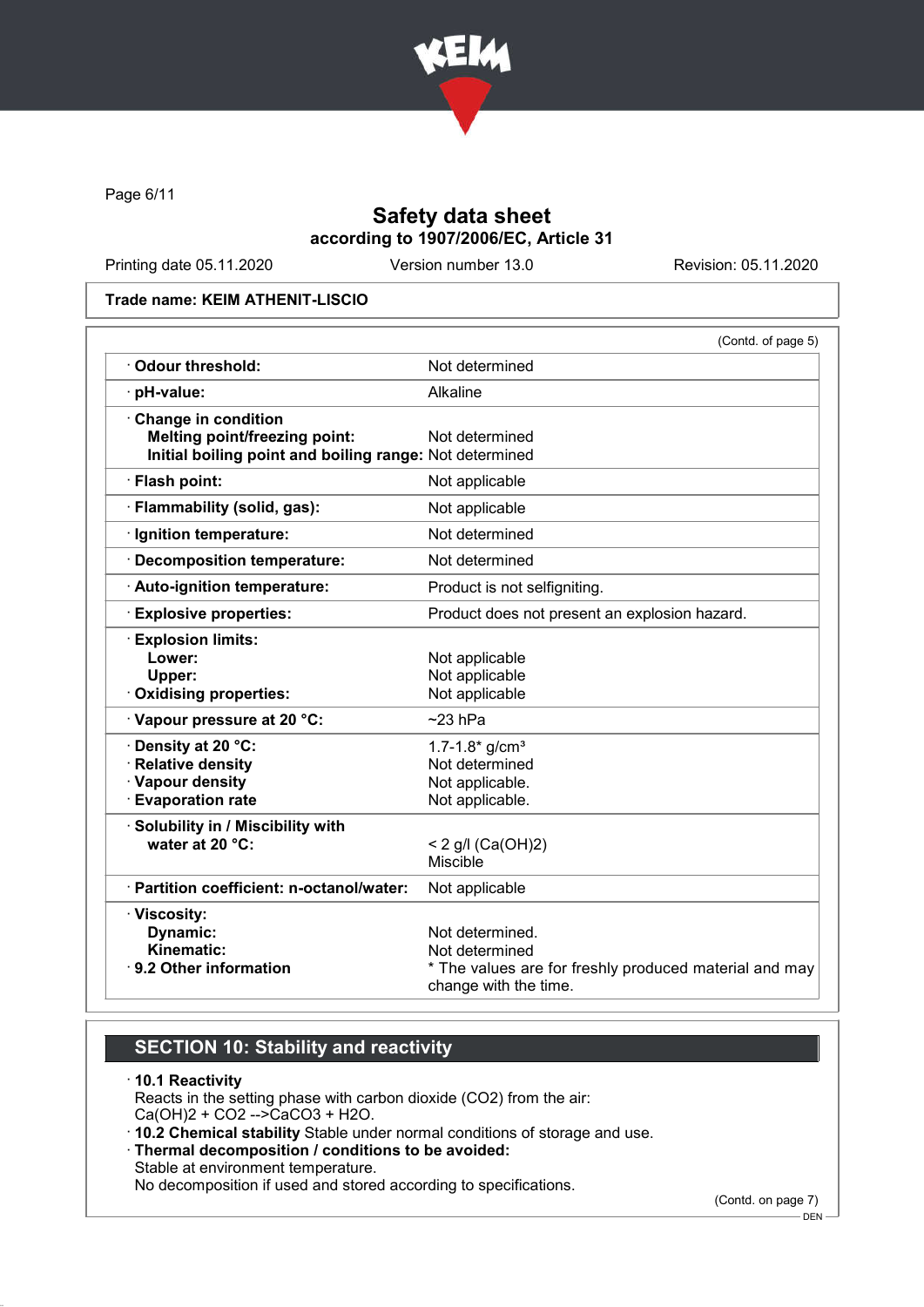

Page 7/11

## Safety data sheet according to 1907/2006/EC, Article 31

Printing date 05.11.2020 Version number 13.0 Revision: 05.11.2020

(Contd. of page 6)

#### Trade name: KEIM ATHENIT-LISCIO

#### · 10.3 Possibility of hazardous reactions

Reacts with strong acids and oxidising agents.

Reacts with light alloys in the presence of moisture to form hydrogen.

· 10.4 Conditions to avoid No further relevant information available.

· 10.5 Incompatible materials:

Acids

Aluminium

#### · 10.6 Hazardous decomposition products:

No hazardous decomposition products if stored and handled as prescribed.

## **SECTION 11: Toxicological information**

#### · 11.1 Information on toxicological effects

· Acute toxicity Based on available data, the classification criteria are not met.

· LD/LC50 values relevant for classification: 1305-62-0 calcium dihydroxide Oral LD50 7,340 mg/kg (rat) 13463-67-7 titanium dioxide [in powder form containing 1 % or more of particles with aerodynamic diameter  $\leq 10$  µm] Inhalative  $ATE \text{ mix } (4h)$  > 5 mg/l (inhalation)  $ATE \text{ mix}$   $| > 2.000 \text{ m}$ g/kg (dermal) >2,000 mg/kg (orally) NOAEL 3,500 mg/kg /Oral (rat) (90d) · Primary irritant effect: · Skin corrosion/irritation Frequent persistent contact with the skin may cause skin irritation. · Serious eye damage/irritation Causes serious eye damage. · during inhalation: Irritant effect possible. · during swallowing: Irritant effect possible · Respiratory or skin sensitisation Based on available data, the classification criteria are not met. Other information (about experimental toxicology): Experimental analysis are not available. The product was not tested. The statements on toxicology have been derived from the properties of the individual components. **Repeated dose toxicity** 13463-67-7 titanium dioxide [in powder form containing 1 % or more of particles with aerodynamic diameter ≤ 10 μm] Inhalative  $NOAEC$  10 mg/m<sup>3</sup> (rat) (90d) · CMR effects (carcinogenity, mutagenicity and toxicity for reproduction) Not applicable · Germ cell mutagenicity Based on available data, the classification criteria are not met. · Carcinogenicity Based on available data, the classification criteria are not met. · Reproductive toxicity Based on available data, the classification criteria are not met. · STOT-single exposure Based on available data, the classification criteria are not met.

· STOT-repeated exposure Based on available data, the classification criteria are not met.

(Contd. on page 8)  $-$  DEN -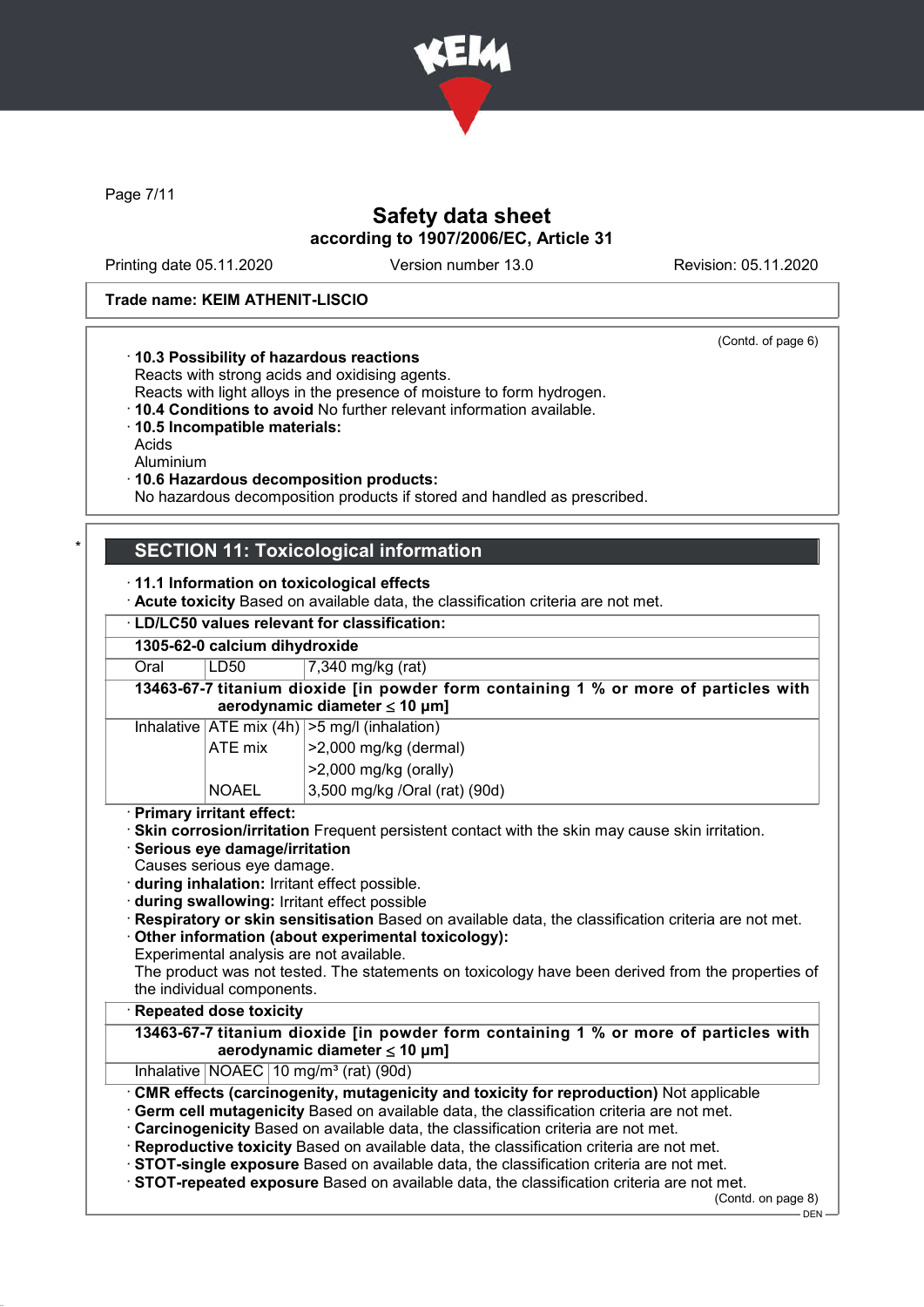

Page 8/11

# Safety data sheet according to 1907/2006/EC, Article 31

Printing date 05.11.2020 Version number 13.0 Revision: 05.11.2020

### Trade name: KEIM ATHENIT-LISCIO

· Aspiration hazard Based on available data, the classification criteria are not met.

(Contd. of page 7)

| · Aquatic toxicity: | · 12.1 Toxicity                                                                                                                                                                                                                                                                     |
|---------------------|-------------------------------------------------------------------------------------------------------------------------------------------------------------------------------------------------------------------------------------------------------------------------------------|
|                     | 1305-62-0 calcium dihydroxide                                                                                                                                                                                                                                                       |
|                     | CL 50/96h 160 mg/l (fish)                                                                                                                                                                                                                                                           |
|                     | 13463-67-7 titanium dioxide [in powder form containing 1 % or more of particles with<br>aerodynamic diameter $\leq 10$ µm]                                                                                                                                                          |
| <b>NOEC</b>         | ≥100,000 mg/kg (sediment fresh water)                                                                                                                                                                                                                                               |
| <b>EC50</b>         | >100 mg/kg (freshwater alga) (OECD 201)                                                                                                                                                                                                                                             |
| <b>EC 50</b>        | >10,000 mg/l (algae) (ISO 10253)                                                                                                                                                                                                                                                    |
| <b>LC 50</b>        | >10,000 mg/l (marine fish) (OECD 203)                                                                                                                                                                                                                                               |
|                     | >1,000 mg/l (freshwater fish) (EPA-540/9-85-006)                                                                                                                                                                                                                                    |
|                     | >1,000 mg/l (daphnia) (OECD 202)                                                                                                                                                                                                                                                    |
| · AOX-indication:   | 12.3 Bioaccumulative potential Does not accumulate in organisms<br>. 12.4 Mobility in soil No further relevant information available.<br>· Additional ecological information:<br>Due to the substance of content which do not include organic jointed halogens, the product can not |
|                     | take influence on the AOX-load of the waste water.<br>According to the formulation contains the following heavy metals and compounds from the<br>EU guideline NO. 2006/11/EC:<br>The product contains TiO2.                                                                         |
| · General notes:    |                                                                                                                                                                                                                                                                                     |
| components.         | At present there are no ecotoxicological assessments.<br>The statements on ecotoxicology have been derived from the properties of the individual                                                                                                                                    |
|                     | Water hazard class 1 (German Regulation) (Self-assessment): slightly hazardous for water                                                                                                                                                                                            |
|                     | Do not allow product to reach ground water, water course or sewage system.                                                                                                                                                                                                          |
|                     | 12.5 Results of PBT and vPvB assessment                                                                                                                                                                                                                                             |
|                     | · PBT: Not applicable<br>· vPvB: Not applicable                                                                                                                                                                                                                                     |

### · 13.1 Waste treatment methods

· Recommendation

Disposal must be made according to official regulations.

Must not be disposed with household garbage. Do not allow product to reach sewage system.

(Contd. on page 9)

<sup>–</sup> DEN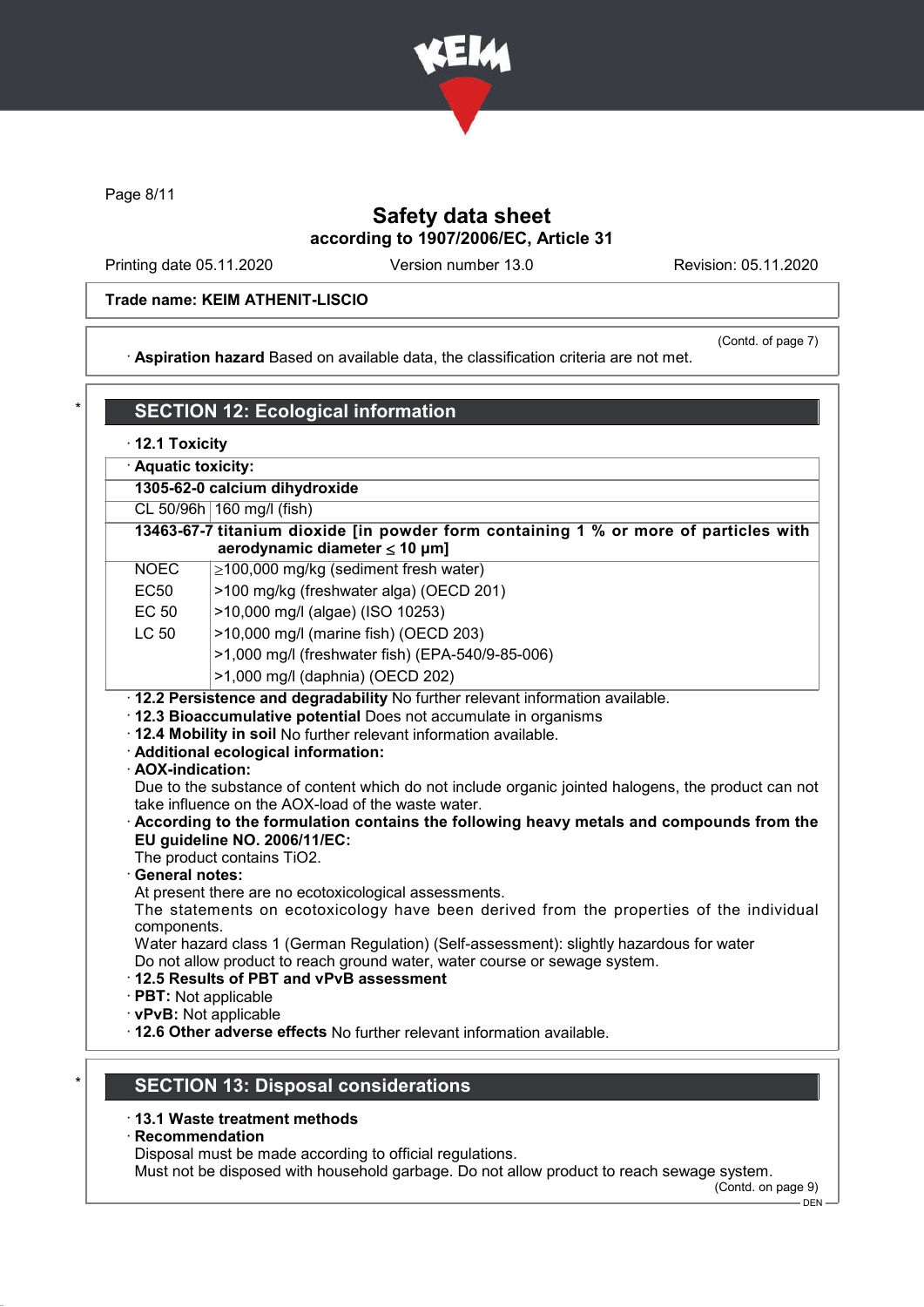

Page 9/11

# Safety data sheet according to 1907/2006/EC, Article 31

Printing date 05.11.2020 Version number 13.0 Revision: 05.11.2020

(Contd. of page 8)

#### Trade name: KEIM ATHENIT-LISCIO

· European waste catalogue

08 04 09\* waste adhesives and sealants containing organic solvents or other hazardous substances

· Uncleaned packaging:

· Recommendation:

Disposal must be made according to official regulations. Only empty containers may be recycled.

· Recommended cleansing agents: Water, if necessary with cleansing agents.

| <b>SECTION 14: Transport information</b>                                   |                                                                             |
|----------------------------------------------------------------------------|-----------------------------------------------------------------------------|
| $\cdot$ 14.1 UN-Number<br>· ADR, IMDG<br>· IATA                            | Void<br><b>UN3266</b>                                                       |
| 14.2 UN proper shipping name<br>· ADR, IMDG<br>· IATA                      | Void<br>CORROSIVE LIQUID, BASIC, INORGANIC,<br>N.O.S. (CALCIUM DIHYDROXIDE) |
| 14.3 Transport hazard class(es)                                            |                                                                             |
| $\cdot$ ADR, IMDG<br>· Class                                               | Void                                                                        |
| · IATA                                                                     |                                                                             |
| · Class                                                                    | 8 Corrosive substances.                                                     |
| · Label                                                                    | 8                                                                           |
| 14.4 Packing group<br>· ADR, IMDG<br>· IATA                                | Void<br>Ш                                                                   |
| ⋅14.5 Environmental hazards:<br>· Marine pollutant:                        | No                                                                          |
| 14.6 Special precautions for user                                          | Not applicable                                                              |
| 14.7 Transport in bulk according to Annex II<br>of Marpol and the IBC Code | Not applicable                                                              |
|                                                                            | (Contd. on page 10)                                                         |
|                                                                            | $DEN -$                                                                     |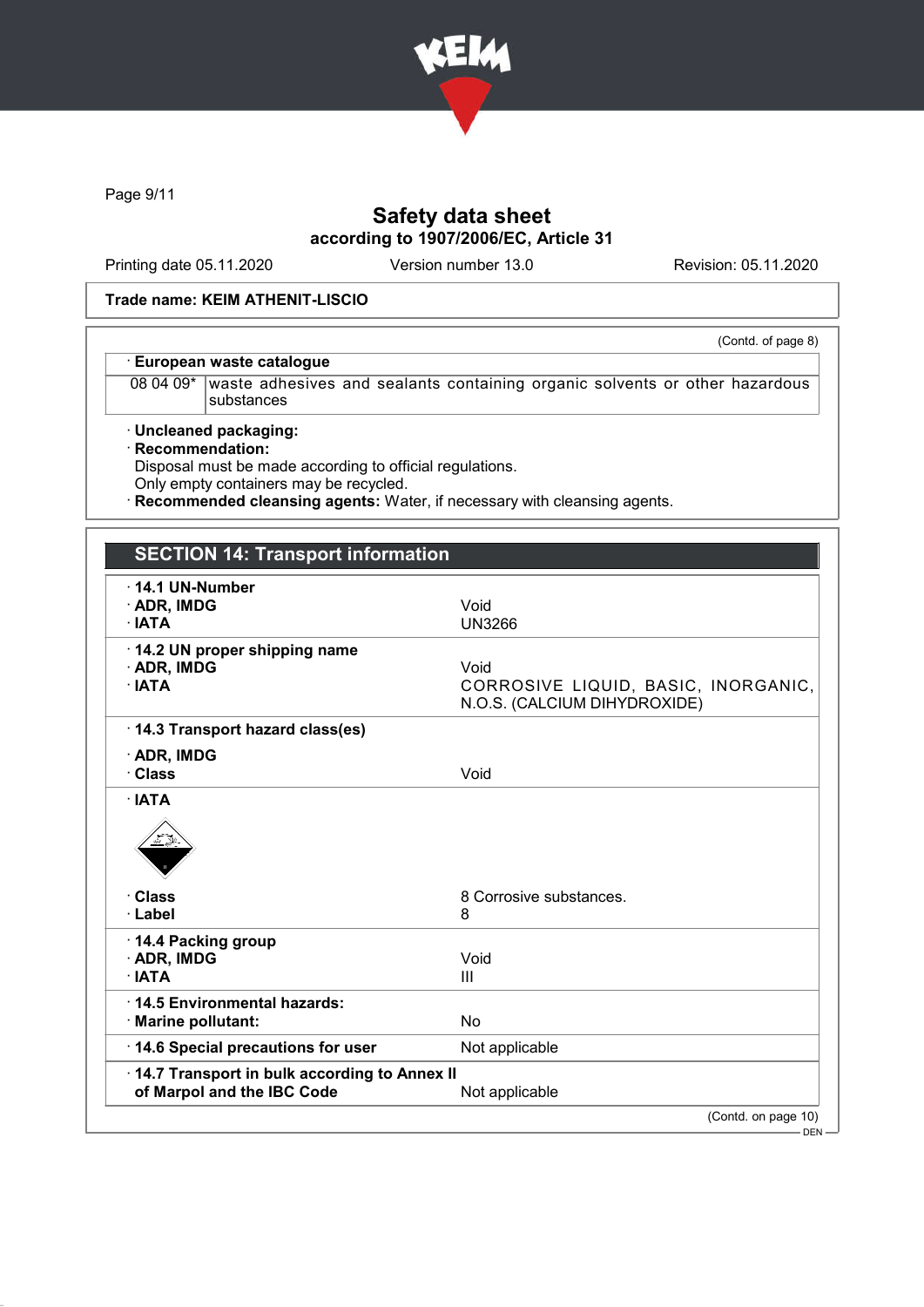

Page 10/11

## Safety data sheet according to 1907/2006/EC, Article 31

Printing date 05.11.2020 Version number 13.0 Revision: 05.11.2020

#### Trade name: KEIM ATHENIT-LISCIO

|                                     | (Contd. of page 9)                                               |
|-------------------------------------|------------------------------------------------------------------|
| · Transport/Additional information: |                                                                  |
| $\cdot$ ADR                         |                                                                  |
| · Remarks:                          | Not classified as dangerous good according to<br>ADR/RID-GGVS/E. |
| ∴IMDG                               |                                                                  |
| · Remarks:                          | Not classified as dangerous good according to<br>IMDG/GGVSee.    |
| · UN "Model Regulation":            | Void                                                             |
|                                     |                                                                  |

## **SECTION 15: Regulatory information**

- · 15.1 Safety, health and environmental regulations/legislation specific for the substance or mixture
- · Labelling according to Regulation (EC) No 1272/2008

For information on labelling please refer to section 2 of this document.

· Directive 2012/18/EU

· Named dangerous substances - ANNEX I None of the ingredients is listed.

DIRECTIVE 2011/65/EU on the restriction of the use of certain hazardous substances in electrical and electronic equipment – Annex II

None of the ingredients is listed.

· National regulations:

· Waterhazard class: Water hazard class 1 (Self-assessment): slightly hazardous for water.

· Other regulations, limitations and prohibitive regulations

· Please note:

TRGS 200 (Germany)

TRGS 500 (Germany)

TRGS 510 (Germany)

TRGS 900 (Germany)

- · Substances of very high concern (SVHC) according to REACH, Article 57 Not applicable
- · Product-Code/Giscode: BSW60
- · 15.2 Chemical safety assessment: A Chemical Safety Assessment has not been carried out.

## **SECTION 16: Other information**

This information is based on our present knowledge. However, this shall not constitute a guarantee for any specific product features and shall not establish a legally valid contractual relationship.

#### **Relevant phrases**

- H315 Causes skin irritation.
- H318 Causes serious eye damage.
- H335 May cause respiratory irritation.

(Contd. on page 11)  $-$  DEN